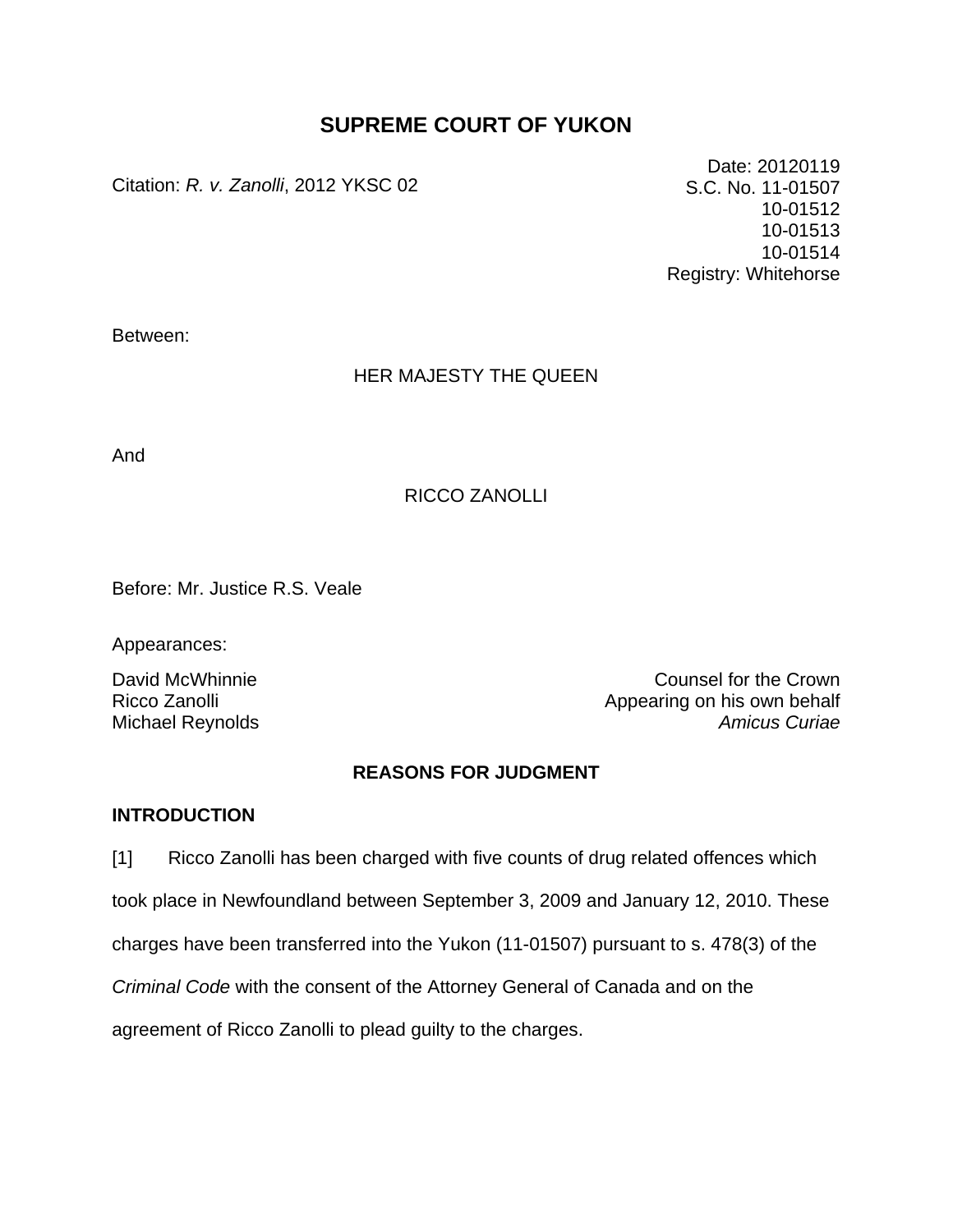[2] Ricco Zanolli is also charged with a 13-count indictment (10-01514) in the Yukon relating to threats, extortion and an assault on Scott Buchanan as well as the discharge of a handgun with the intent to wound Kevin Ehret. He also stands charged with uttering a threat to cause the death of Jordie Amos at the Whitehorse Correctional Centre (10- 01512) as well as lighting a fire and damaging a jail cell (10-01513).

[3] Mr. Zanolli has been in pre-trial custody since December 26, 2009, either at the Whitehorse Correctional Centre or in a correctional facility in Newfoundland. Preliminary Inquiries took place on the Yukon charges in November 2010. This matter has been case managed by myself or Justice Gower since the Yukon indictments were issued in December 2010. The Crown acknowledges that Mr. Zanolli has been attempting to resolve his charges without a trial since the spring of 2010. Mr. Zanolli has had difficulty with retaining of his defence counsel and has not been represented for most of 2011. However, I am advised by the Crown Attorney, Mc McWhinnie, who has been involved with the case throughout, that complex discussions have been pursued between the Newfoundland Crown and defence counsel during 2011. The delay has resulted from the fact that Newfoundland and Yukon charges are involved in addition to Mr. Zanolli's difficulties with his own counsel. The Yukon charges were set for several weeks of trial in December 2011 and January 2012. The court appointed Michael Reynolds as *amicus curiae* in October 2011 to make an application on behalf of Mr. Zanolli for the appointment of counsel to defend him at trial. As a result of that appointment, further discussion has led to a joint sentence submission on all counts that would result in a 10 year sentence with credit being given on a 2 to 1 basis for the approximately two years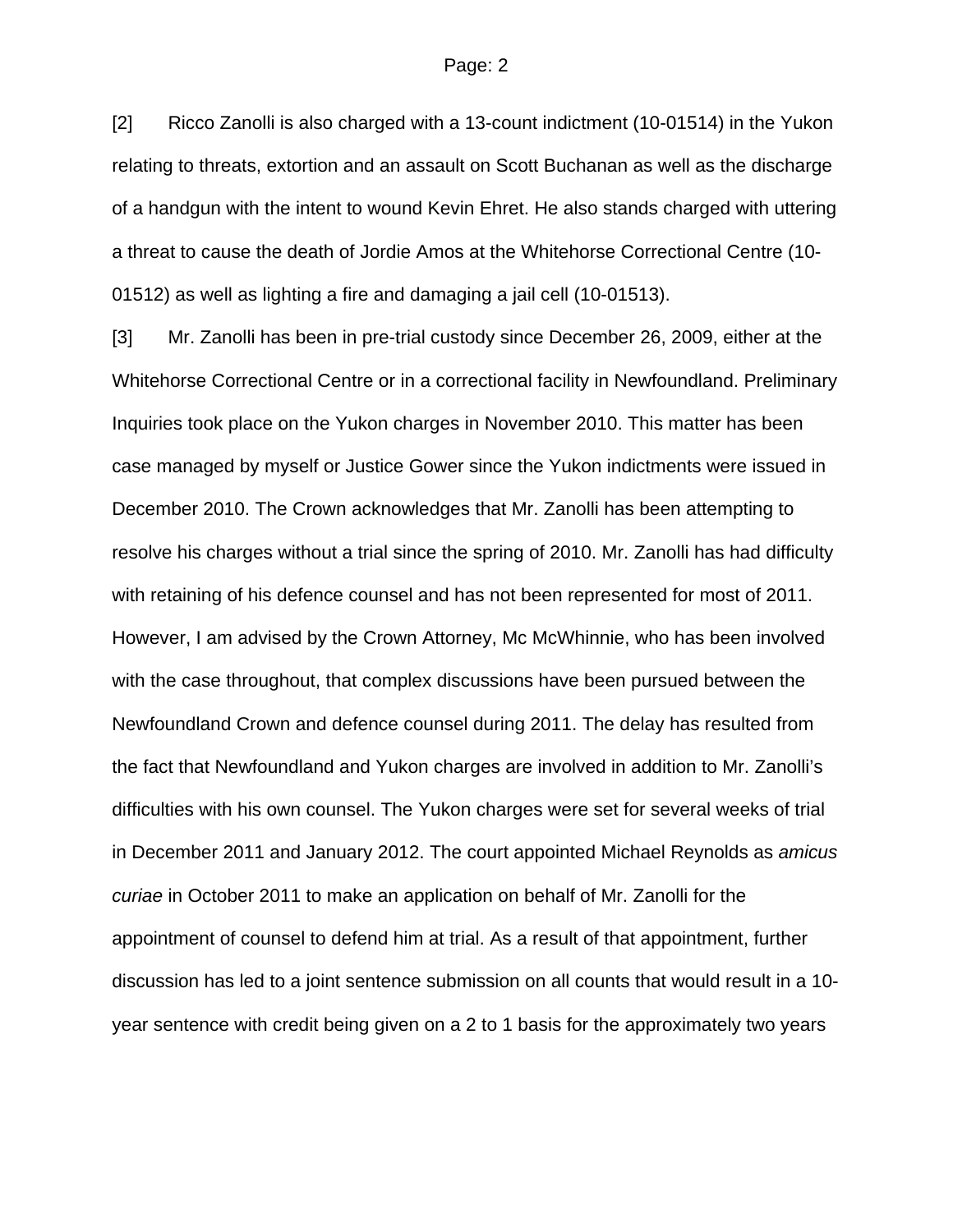of pre-trial custody. If the joint sentence submission is accepted, Mr. Zanolli will have approximately six years left to serve in prison.

[4] Mr. Zanolli is representing himself but has consulted with Mr. Reynolds.

[5] I am satisfied, pursuant to s. 606(1.1) that Mr. Zanolli is making his guilty pleas voluntarily and that he understands the pleas are an admission of the essential elements of the offences. I am also satisfied that he understands the nature and consequences of the pleas and that the court is not bound by any agreement between him and the prosecutor.

### **The Newfoundland Offences**

[6] I have therefore accepted his guilty pleas on the following Newfoundland offences in indictment 11-01507:

Count #1: that he committed drug offences in association with a criminal organization contrary to s. 467.12(1) of the *Criminal Code*.

[7] The facts admitted for this offence are set out in detail in a 42-page document entitled Statement of Allegations filed in this court on January 6, 2012. The Statement of Allegations details the drug deals, collection of drug debts and money laundering between September 2009 and January 12, 2010 when Operation Razorback, conducted by the Royal Newfoundland Constabulary, concluded with the arrest of a number of individuals in a criminal organization based in Victoria, British Columbia, but operating in St John's, Newfoundland. Mr. Zanolli admits of all the facts set out in the Statement of Allegations only as it pertains to him. Because these matters apparently remain outstanding in Newfoundland in relation to other individuals, I have ordered under s. 486.5(1) of the *Criminal Code* that no information that could identify the victims or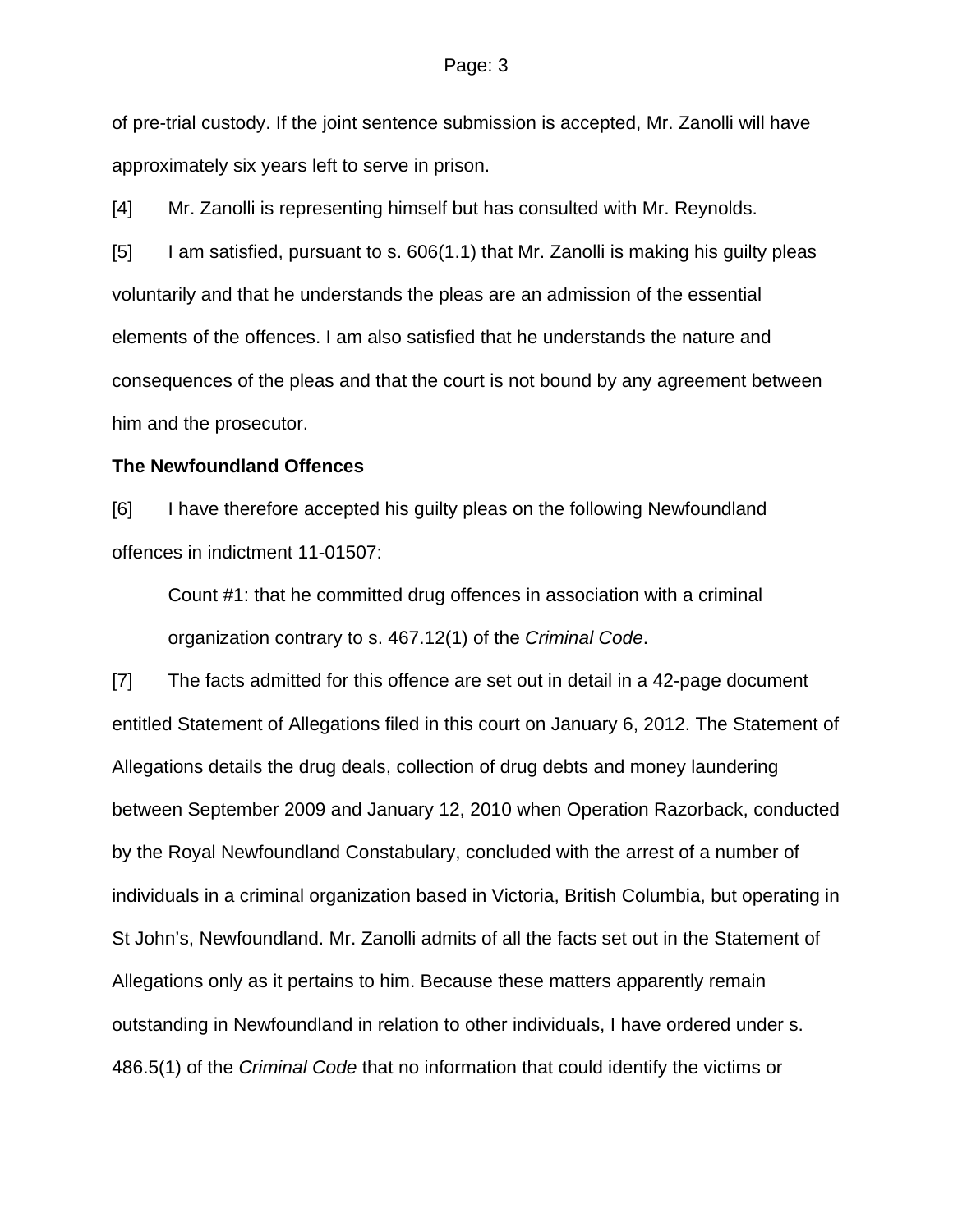witnesses named in the Statement of Allegations shall be published in any documents, broadcasted or transmitted in any way so as not to interfere with the administration of justice. I clarified for the benefit of the media present that this prohibition specifically included the residences identified in the Statement of Allegations.

[8] I add for clarification that Mr. Zanolli was not arrested in Newfoundland as he was already in custody in the Yukon. The date of his departure from Newfoundland is November 8, 2009 but the exact date of his arrival in the Yukon is not clear but certainly between November 24 and December 10, 2009.

Count #2: that he did unlawfully traffic in cocaine contrary to Section 5(1)-5(3)(a) of the *Controlled Drugs and Substances Act (CDSA)*.

[9] Mr. Zanolli was involved in the trafficking of cocaine in Newfoundland in large amounts as a mule, the description attributed by the Crown.

Count #3: that he possessed cocaine for the purpose of trafficking contrary to Section 5(2) of the *CDSA.* 

[10] As I understand it, the facts admitted under this count are the same as those in the trafficking charge. It also involves supplying cocaine to local drug dealers in Newfoundland.

Count #4: that he transported or transmitted Canadian currency with the intent to conceal, knowing that it was the proceeds of crime directly resulting from the commission of a designated offence contrary to s. 462.31(1) of the *Criminal Code*.

[11] Mr. Zanolli transported a large amount of money from Newfoundland to Victoria, British Columbia that was generated from drug trafficking activities. The money was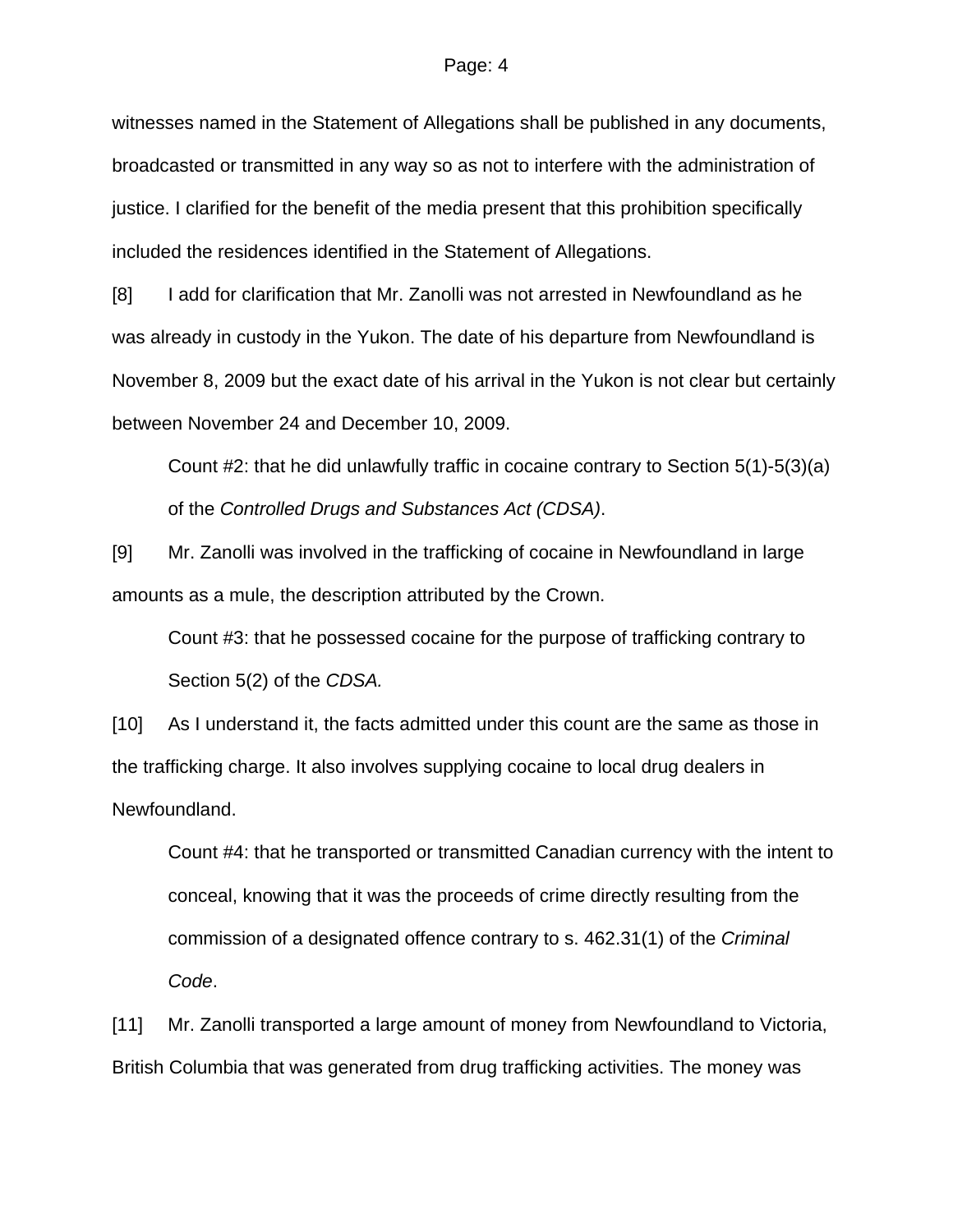vacuum-sealed, wrapped in black duct tape, some of which was glued to the bottom of a suitcase under the zippered lining.

Count #5: that he laundered the proceeds of crime in association with a criminal organization contrary to s. 462.31(1) and 467.12(1) of the *Criminal Code.*

[12] Mr. Zanolli admits transferring of proceeds of drug dealing with the intent to conceal or convert the proceeds knowing that they are proceeds of crime for the benefit of a criminal organization.

[13] The joint sentence submission is three years in prison for each of counts #1 and 5 (the criminal organization offences) concurrent to each other.

[14] The joint sentence submission for counts #2, 3 and 4 (trafficking, possession for the purpose of trafficking and money laundering) is two years in prison for each offence concurrent to each other but consecutive to the sentence for counts #1 and 5.

[15] Thus, the global sentence for the five Newfoundland offences is five years in prison.

## **The Yukon Offences**

[16] I have accepted Mr. Zanolli's guilty plea to the following Yukon offences committed in December 2009, from the 13-count indictment 10-01514:

- Count #2 that he had possession of a firearm while prohibited from doing so by an order made in Victoria, British Columbia, on June 5, 2008, pursuant to s. 109(1) of the *Criminal Code*, contrary to s. 117.01(1) of the *Criminal Code*.
- Count #3 that he extorted the sum of \$11,000 from Wayne Buchanan by threats contrary to s. 346(1) of the *Criminal Code*.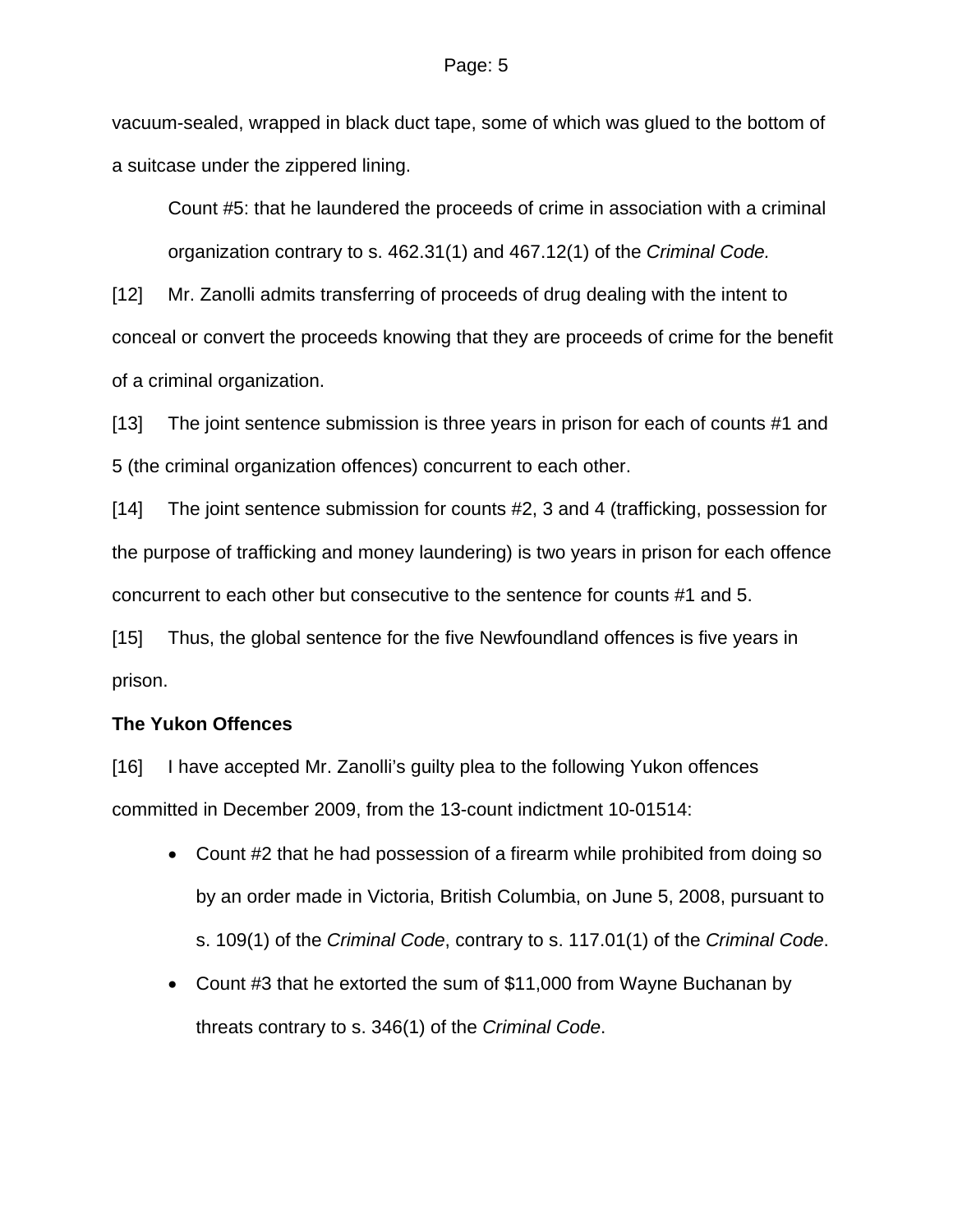- Count #4 that he discharged a firearm into a place that he knew to be occupied contrary to s. 242.2(1)(a) of the *Criminal Code*. The plea to this offence is accepted by the Crown pursuant to s. 606(4) as an offence arising out of the same transaction as the charge of discharging a handgun with the intent to wound Kevin Ehret on December 24, 2009.
- Count #12 that Mr. Zanolli assaulted Scott Buchanan causing bodily harm on December 26, 2009.
- Count #13 that Mr. Zanolli knowingly uttered a threat by telephone to Wayne Buchanan, the father of Scott Buchanan, to cause the death of Scott Buchanan and his family contrary to s. 264.1(1)(a) of the *Criminal Code*.

[17] The facts admitted for these charges are that Mr. Zanolli appeared in Whitehorse to collect a drug debt apparently owed by the roommate of Scott Buchanan. When the roommate could not be located, Mr. Zanolli wished to collect the debt from Scott Buchanan.

[18] Mr. Zanolli met with Wayne Buchanan, Scott's father and made threats to extort the sum of \$11,000 which Wayne Buchanan paid into the bank account of Mr. Zanolli on December 24, 2009.

[19] The contact between Scott Buchanan and Mr. Zanolli continued and on December 26, 2009, Zanolli assaulted Scott Buchanan and poked or struck him with a knife causing bruises and poke marks, all of which the Crown describes as minor injuries. Apparently, Scott Buchanan had agreed to go with Zanolli but ran away leaving his shoes. This resulted in Zanolli telephoning Wayne Buchanan and threatening to cause the death of Scott Buchanan and his family.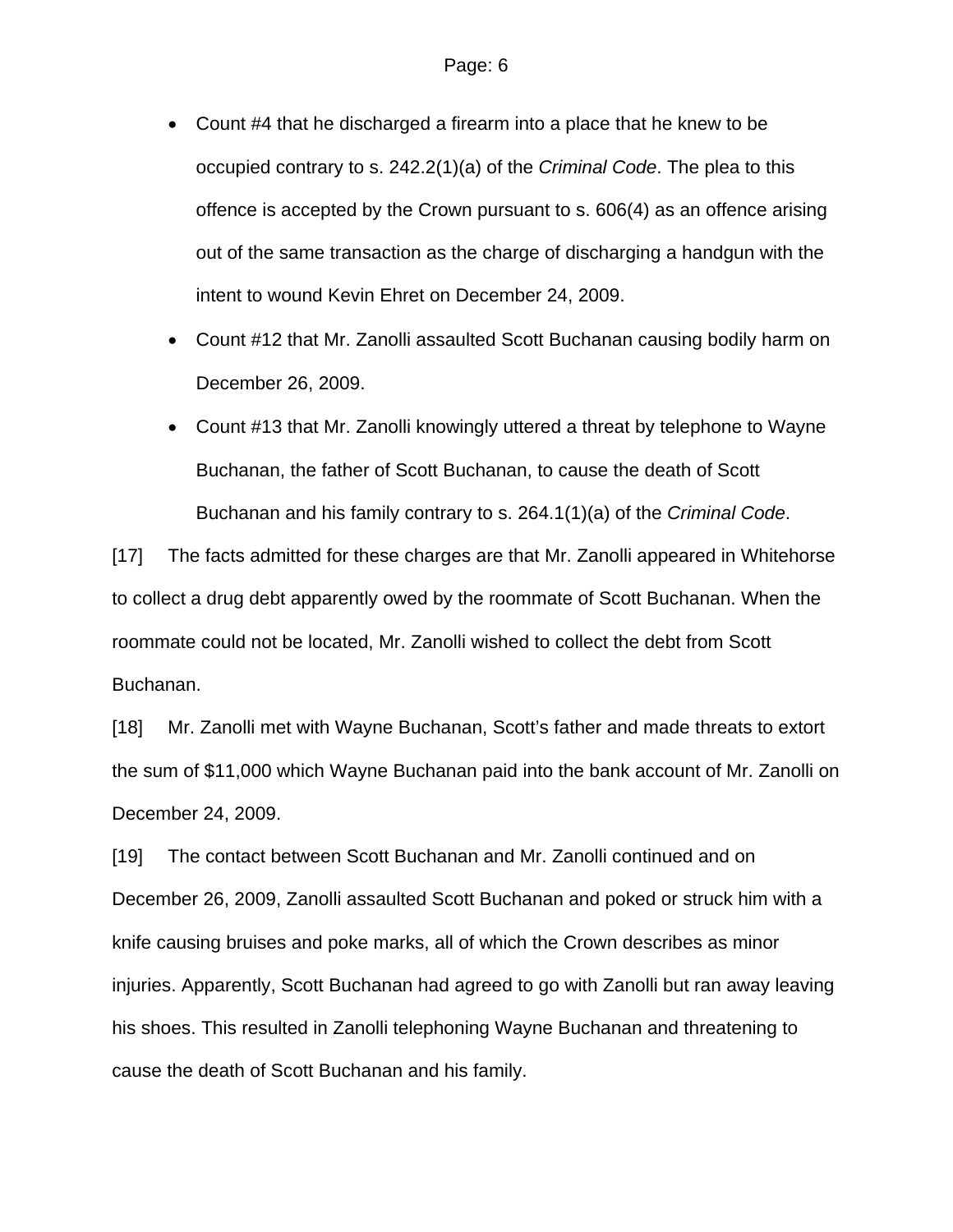[20] Count #4, the intentional discharge of Zanolli's handgun is apparently unrelated to the Buchanan's but occurred on December 24, 2009, the same day the extortion from Wayne Buchanan took place. The handgun discharge followed a verbal altercation at an apartment in Whitehorse between Kevin Ehret and Zanolli. Zanolli displayed his handgun and fired it into the apartment where Ehret and others were located. The bullet struck Ehret in the forearm and passed through it striking the wall of the apartment. Mr Ehret indicated in his Victim Impact Statement that it was a "pass through" wound leaving some resultant nerve damage. He felt lucky that he was only shot in the wrist and not murdered.

[21] On indictment 10-01512 Count #2, Mr. Zanolli pled guilty to uttering a threat to cause death to members of the Whitehorse Correctional Centre staff on January 14, 2010, and on indictment 10-01513 Count #1, damaging a jail cell by setting a fire on January 18, 2010. The threat was made when Mr. Zanolli had to be removed from one cell to another requiring pepper spray and a team of correctional officers. He threatened to put a contract on them and stab them.

[22] The fire was set in a sink and the cell became smoky. It was put out quickly and the fire department came. Mr. Zanolli explained that the correctional staff had not responded to his request to call his lawyer.

[23] The sentence for count #4, intentionally discharging his handgun under s. 244.2(1)(a), is proposed in the joint sentence submission as five years imprisonment which is the minimum sentence for a first offence of this nature.

[24] The sentence proposed for counts # 2, 3, 12 and 13 in indictment 10-01514, count # 2 in Indictment 10-01512 and count #1 in Indictment 10-01513 is two years on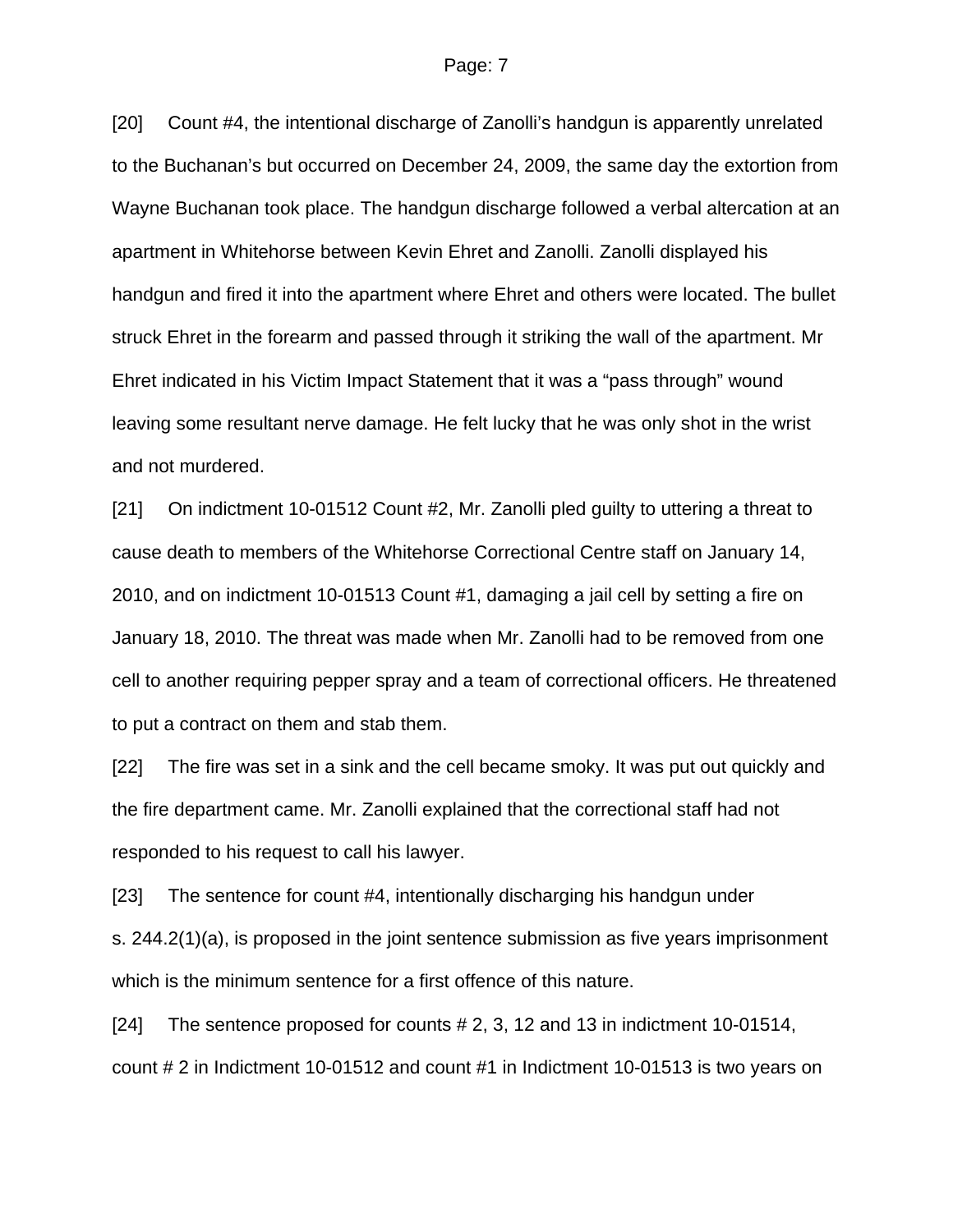each offence concurrent to each other and concurrent to the five-year sentence of imprisonment for the discharge of the handgun.

[25] In summary, the joint sentence submission is a 10-year sentence with credit of approximately four years for two years of remand time served in both Newfoundland and the Yukon. The result is that Mr. Zanolli would have approximately six years to serve in prison.

### **Mr. Zanolli's Circumstances**

[26] *Amicus* counsel provided the background on Mr. Zanolli. He indicated that the joint sentence submission is based upon intensive negotiations by Crown and defence counsel in Newfoundland and the Yukon and that the agreement is a Crown initiative as well. Mr. Zanolli has been in maximum security conditions in Newfoundland with no programs or mixing with the general prison population. He had a limited opportunity for exercise.

[27] Mr. Zanolli is 22 years old. He has not completed his high school education and would like to obtain his certification as personal trainer in a gym.

[28] His mother died when he was six years old and he was raised by his father and a stepmother. He was told to leave the family at age 12, after which he had a number of foster placements. However, he spent most of his time in detention between 2003 and 2008 for a variety of youth court offences including uttering threats, possession of stolen property and break in instruments, theft, forcible entry, obstructing a peace officer and aggravated assault. He has a family history of schizophrenia and has apparently used steroids and growth hormones. He has apparently acknowledged that his criminal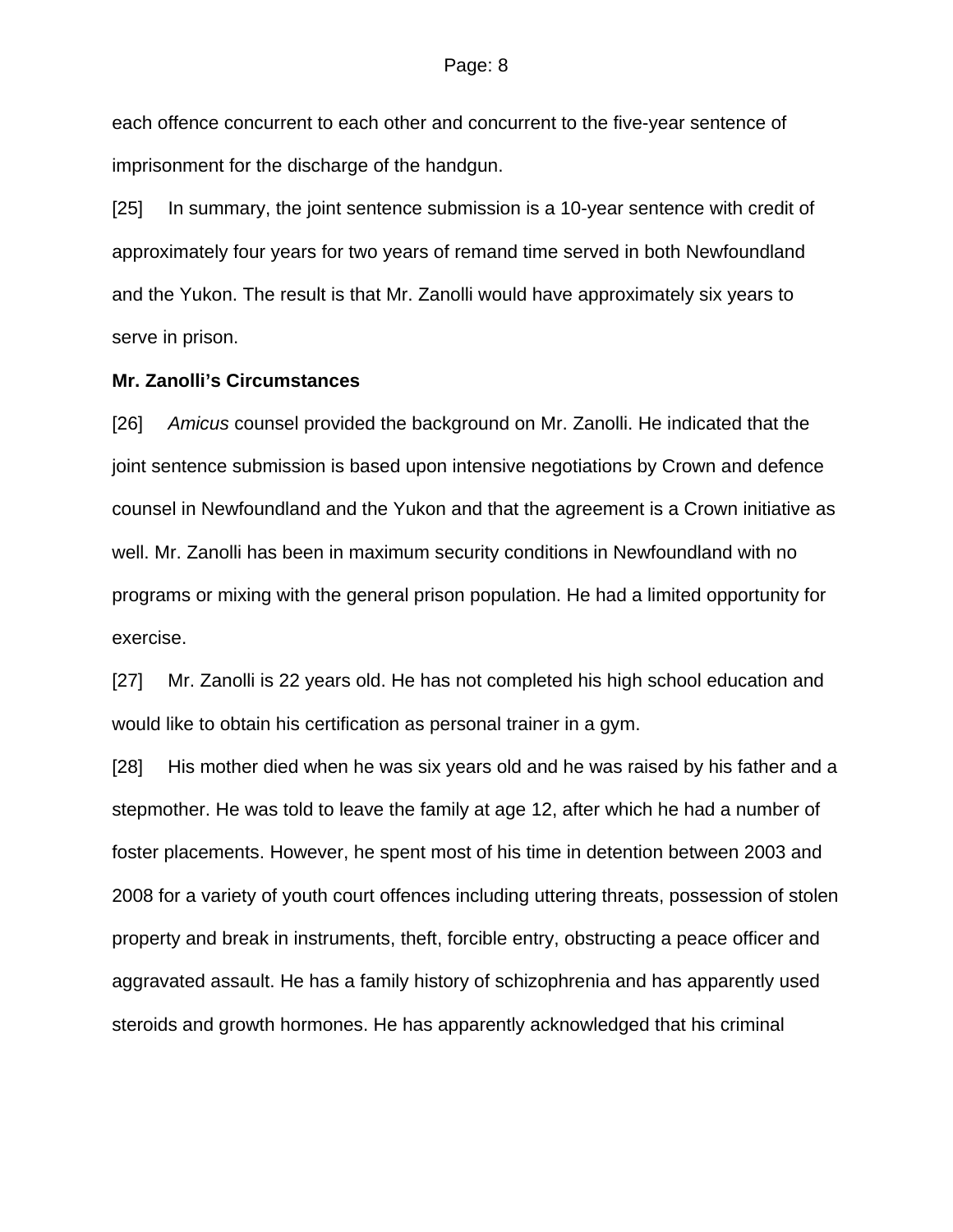lifestyle is not working and his goal is to complete his personal training certification and take business management by correspondence.

[29] He describes his role as a minor one in the criminal organization and not the operating mind.

### **The Sentence**

[30] I am satisfied that a 10-year global sentence for this 22-year old man addresses the issues of public safety and provides the appropriate denunciation and deterrence. He is also taking responsibility for his crimes which are all very serious offences.

[31] The most contentious aspect of the joint sentence submission is the credit of 2 for 1 for his remand time. The practice in the Yukon for a number of years has been to give a credit of 1.5 to 1, which treats the remand inmate the same as a convicted offender who would receive earned remission by statute. In those cases where 1.5 to 1 has been awarded, it has not required good conduct in the remand time. See *R. v. Hockley*, 2010 YKSC 31. However, considering the conduct of Mr. Zanolli in the Whitehorse Correctional Centre, this court would normally award 1 to 1 or 1.5 to 1 credit for remand time.

[32] However, I am persuaded that the joint sentence submission of a 2 for 1 credit should be followed in this case for the following reasons:

1. Mr. Zanolli's remand time has been approximately one year in the Yukon and one year in Newfoundland. The Crown advises that in Newfoundland the 2 for 1 credit for remand time has been the practice up until the effective date of the *Truth in Sentencing Act* on February 22, 2010, which was subsequent to these offences.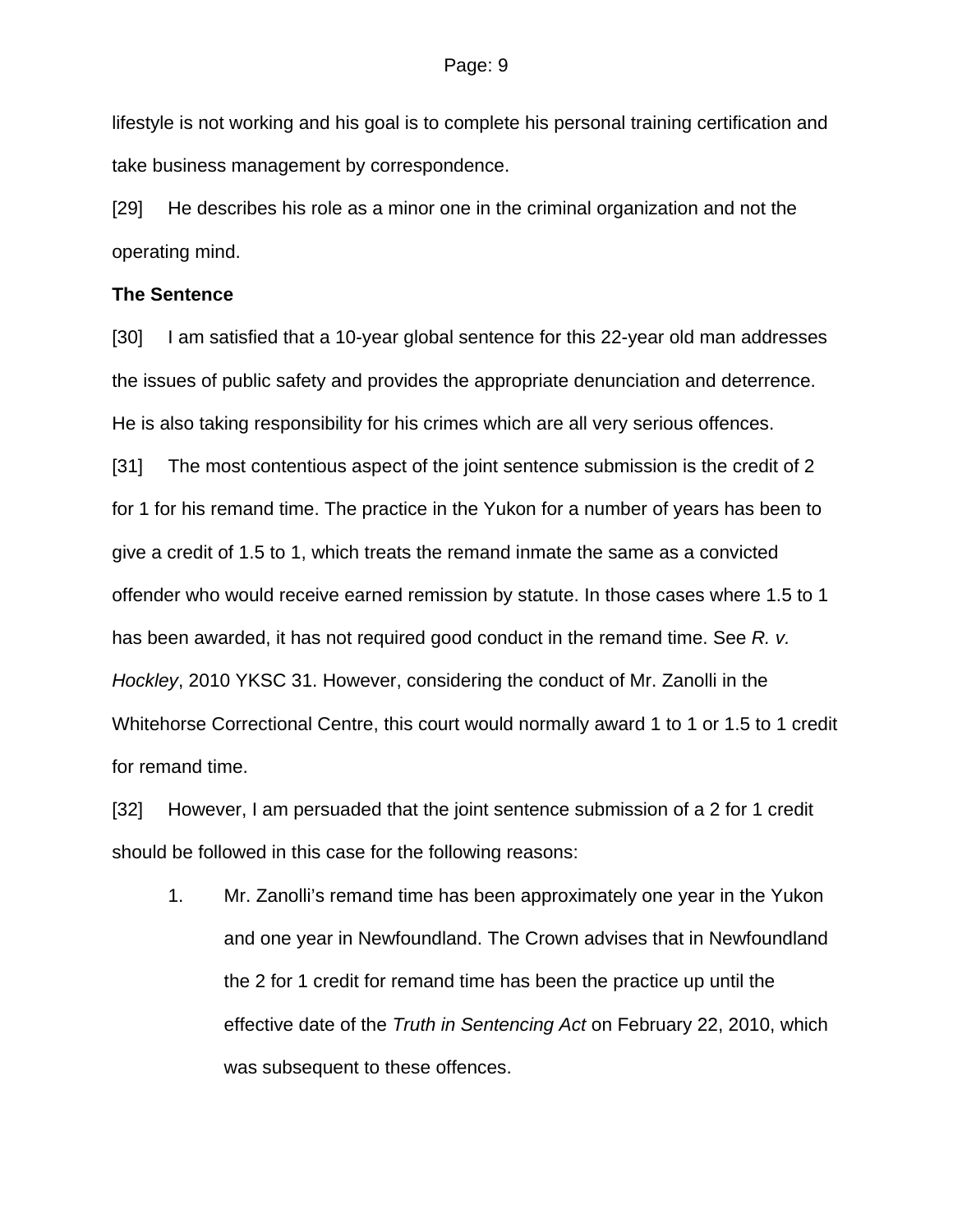- 2. The remand time in Newfoundland was certainly harsher than in the Whitehorse Correctional Centre.
- 3. The Crown in Yukon and Newfoundland have been involved in the initiating and crafting of this joint sentence submission. I consider it very significant that the Crown in Yukon has departed from its usually position of opposing a 2 for 1 credit.
- 4. Mr. Zanolli was seeking a plea arrangement involving guilty pleas since the spring of 2010 so it is not a last minute plea bargain but one that has been thoroughly considered by the Crown and one that saves a considerable amount of court time in both Newfoundland and the Yukon.

[33] I have concluded that this global sentence of 10 years is appropriate with the 2 for 1 credit for remand time for the reasons set out above. Mr. Zanolli's outrageous crime spree in the Yukon has impacted several victims, including officers in the Whitehorse Correctional Centre. This sentence also precludes the need for the numerous victims to testify causing further possible trauma to them.

[34] I am therefore sentencing Mr. Zanolli as follows based upon the joint sentence submission:

- 1. He is sentenced to three years in prison for each of the Newfoundland counts #1 and 5, in Indictment 11-01507 (the criminal organization offences), concurrent to each other.
- 2. He is sentenced to two years in prison for each of the Newfoundland counts #2, 3 and 4 in Indictment 11-01507 (trafficking in drugs, possession of drugs for the purpose of trafficking and money laundering), concurrent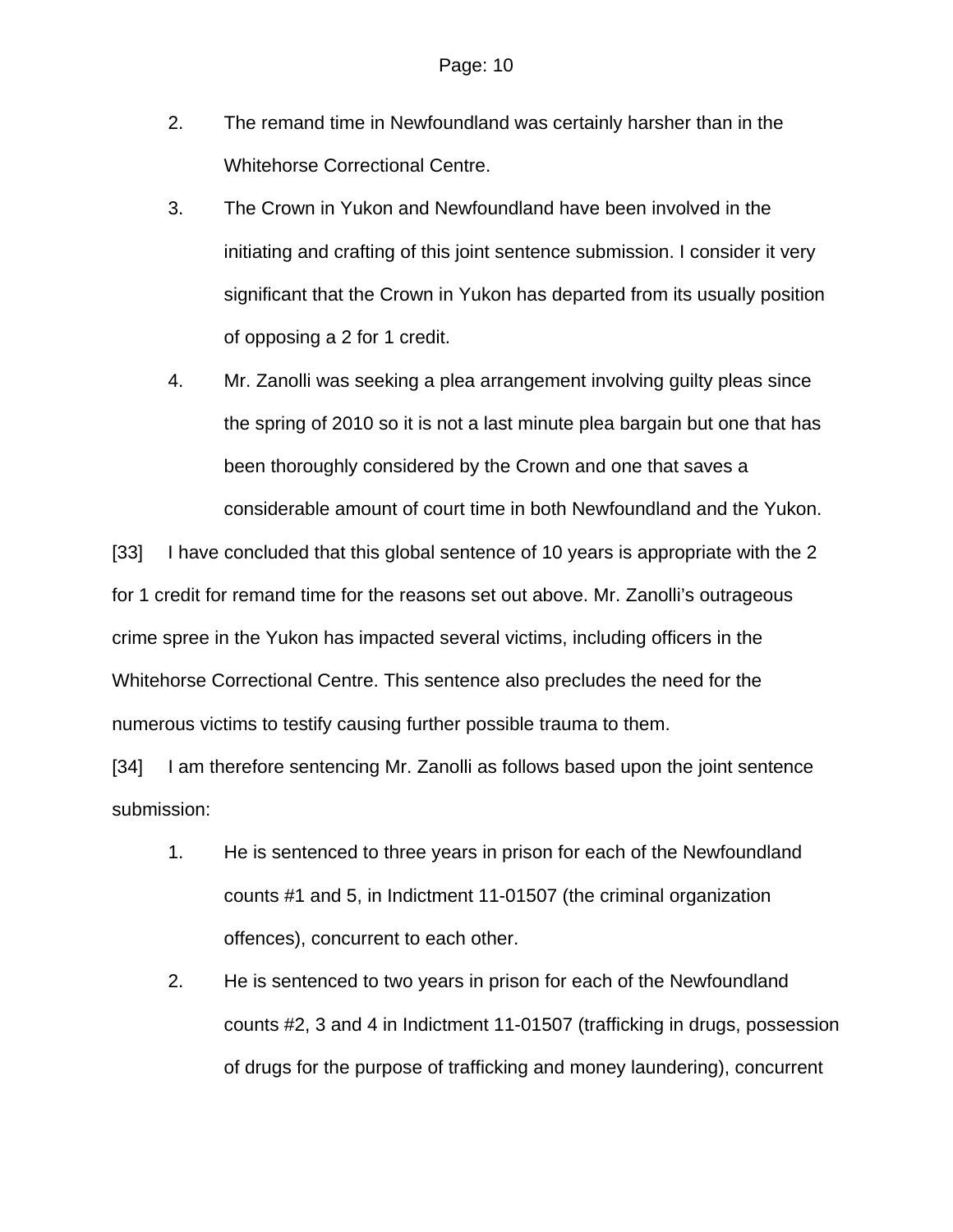to each other and consecutive to the three year sentence, making a total of five years for the Newfoundland offences.

- 3. He is sentenced to five years in prison on the Yukon count #4 of the Indictment number 10-01514 (the intentional discharge of a firearm into a place knowing it to be occupied).
- 4. He is sentenced to two years on each of counts #2, 3, 12 and 13 of the Indictment 10-01514 (possession of a firearm while prohibited, extortion, assault causing bodily harm and uttering death threats), count #2 in Indictment 10-01512 (threatening to cause death to members of the Whitehorse Correction Centre staff) and count #1 in Indictment 10-01513 (damaging his jail cell by setting a fire) concurrent to each other and concurrent to the five-year sentence for discharging the firearm making a total of five years for the Yukon offences, all of which is consecutive to the five-year sentence for the Newfoundland offences.
- 5. He shall receive a 2 for 1 credit for remand time served of 755 days since December 26, 2009, which is credited as serving 1,510 days, which means that of the total sentence of 10 years, he has 2,140 days to serve or approximately 5.86 years remaining.
- 6. Pursuant to s. 743.6(1.2), he shall have no eligibility for parole until he serves 18 months of the sentence of three years for the criminal organization offences.
- 7. Pursuant to s. 487.051, I order the taking of the number of samples of bodily substances reasonably required for the purpose of forensic DNA